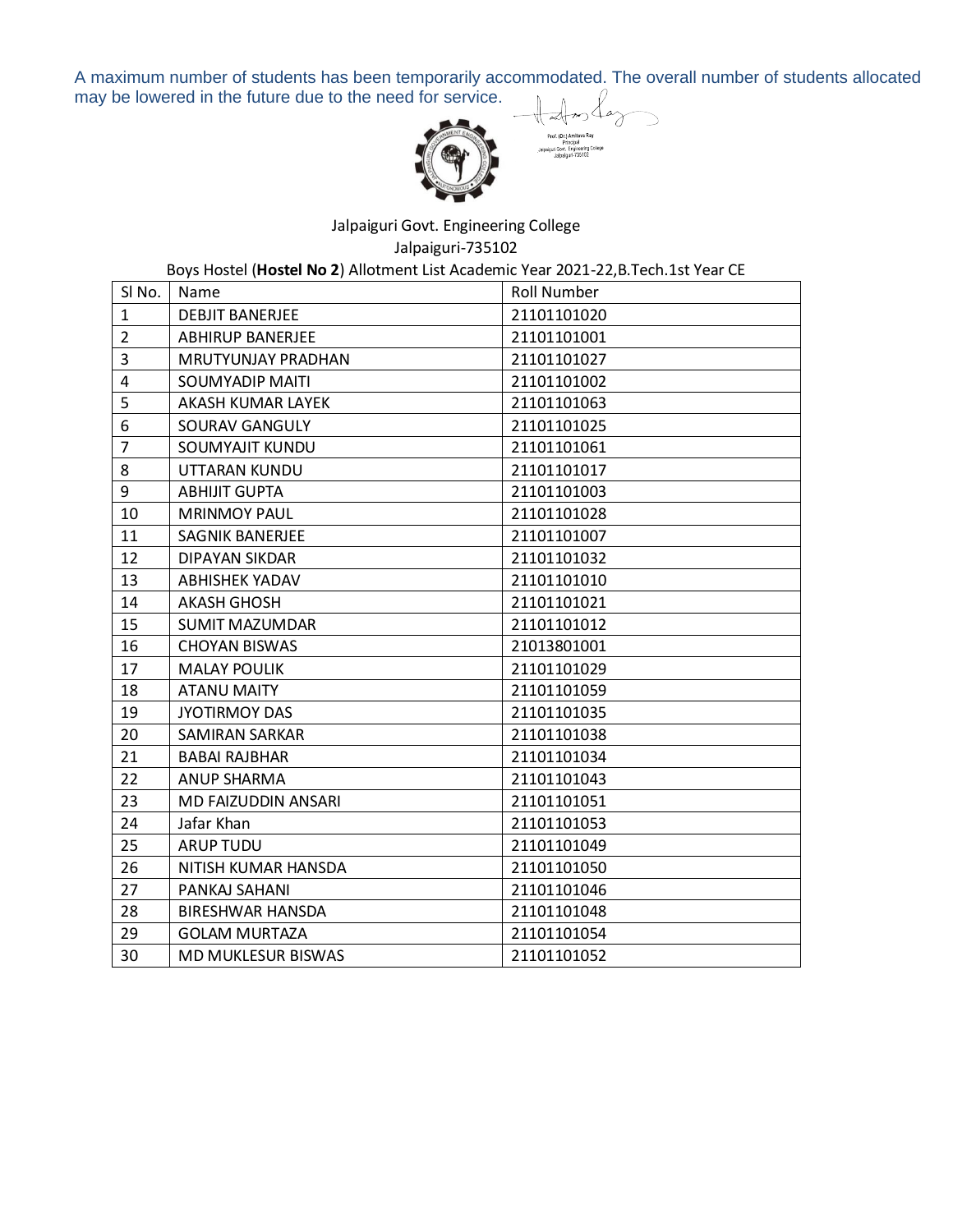

Boys Hostel (Hostel No 2) Allotment List Academic Year 2021-22,B.Tech.1st Year. CSE

| SI No.         | Name                      | <b>Roll Number</b> |
|----------------|---------------------------|--------------------|
| $\mathbf{1}$   | <b>AKASH MONDAL</b>       | 21101104061        |
| $\overline{2}$ | <b>SOURAV DHAR</b>        | 21101104025        |
| 3              | NEELARGHYO DEB            | 21101104005        |
| 4              | <b>ARNAB MUKHERJEE</b>    | 21101104024        |
| 5              | SPANDAN BHATTACHARYA      | 21101104001        |
| 6              | SANDIPAN CHATTERJEE       | 21101104021        |
| $\overline{7}$ | <b>ROUNAK KONER</b>       | 21101104030        |
| 8              | ABHIGYAN PRAKASH SINGH    | 21101104013        |
| 9              | <b>MANNU KUMAR VERMA</b>  | 21101104020        |
| 10             | SAYAN MAJUMDER            | 21101104023        |
| 11             | <b>ANIMESH BAG</b>        | 21101104018        |
| 12             | <b>SOUVIK PAL</b>         | 21101104014        |
| 13             | <b>SUMIT KARMAKAR</b>     | 21101104058        |
| 14             | <b>SUBHAM GHOSH</b>       | 21101104059        |
| 15             | <b>ANURUP SIL</b>         | 21101104060        |
| 16             | PRAKASH MONDAL            | 21101104045        |
| 17             | <b>KOUSHIK NISHAN</b>     | 21101104051        |
| 18             | SAYAN KUMAR BHOWMICK      | 21101104040        |
| 19             | KUSHAL BISWAS             | 21101104044        |
| 20             | <b>NAFIS ADNAN MONDAL</b> | 21101104054        |
| 21             | <b>MD SHAHIL</b>          | 21101104052        |
| 22             | PREM KUMAR ORAON          | 21101104048        |
| 23             | <b>SUBINAY MAHATO</b>     | 21101104049        |
| 24             | <b>ARDHENDU ROY</b>       | 21101104027        |
| 25             | <b>VIVEK YADAV</b>        | 21101104033        |
| 26             | Santanu Barik             | 21101104002        |
| 27             | <b>ATRI SUKUL</b>         | 21101104011        |
| 28             | PANKAJ BARMAN             | 21101104038        |
| 29             | ANIMESH BARMAN            | 21101104043        |
| 30             | ROHIT MONDAL              | 21101104045        |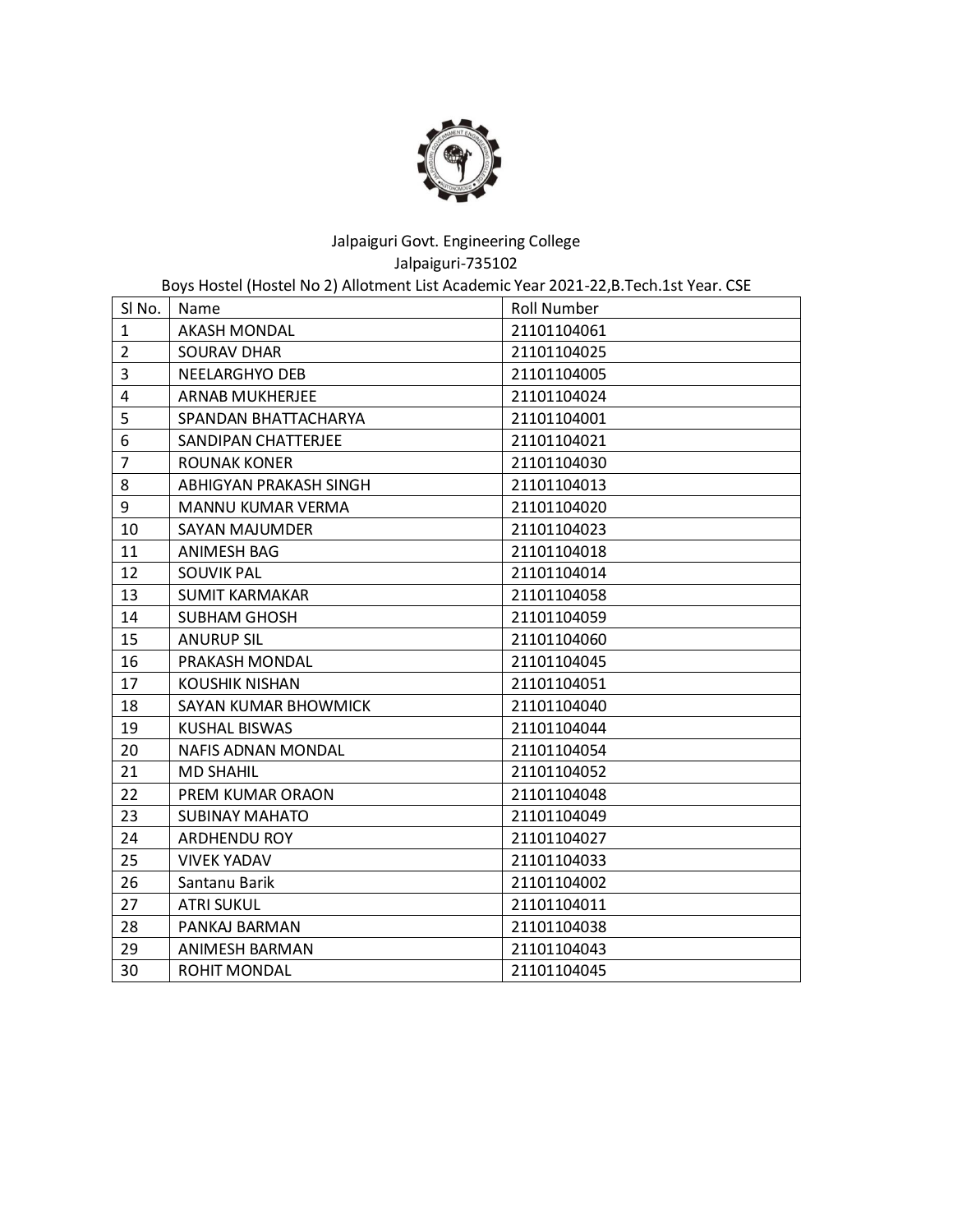

Boys Hostel (Hostel No 2) Allotment List Academic Year 2021-22,B.Tech.1st Year. ECE

| SI No.         | Name                      | <b>Roll Number</b> |
|----------------|---------------------------|--------------------|
| $\mathbf{1}$   | <b>ARNAB PAUL</b>         | 21101105015        |
| $\overline{2}$ | <b>MAINAK DAS</b>         | 21101105001        |
| 3              | ROUNAK CHATTERJEE         | 21101105002        |
| 4              | <b>SOUMAJIT BISWAS</b>    | 21101105006        |
| 5              | SOHAM CHAKRABORTY         | 21101105007        |
| 6              | <b>NAND GOPAL CHAUBEY</b> | 21101105062        |
| $\overline{7}$ | <b>ASANKA MAITI</b>       | 21101105013        |
| 8              | DIPTESH KARMAKAR          | 21101105024        |
| 9              | SOUMYADEEP BHOWMICK       | 21101105012        |
| 10             | SAYANTAN MAJEE            | 21101105010        |
| 11             | SAPTARSHI BHATTACHARJEE   | 21101105063        |
| 12             | SAYANDIP PAUL             | 21101105004        |
| 13             | SAPTARSHI MONDAL          | 21101105020        |
| 14             | <b>ANKIT SENGUPTA</b>     | 21101105009        |
| 15             | <b>SUBHAJIT DAS</b>       | 21101105030        |
| 16             | SOUMYA CHANDRA            | 21101105008        |
| 17             | <b>ARPAN MAITY</b>        | 21101105031        |
| 18             | <b>RAHUL MANNA</b>        | 21101105027        |
| 19             | <b>RAJAT NANDI</b>        | 21101105025        |
| 20             | SOUMYADIP SEN             | 21101105057        |
| 21             | SAIKAT BANERJEE           | 21101105023        |
| 22             | ARJUN PARAMANIK           | 21101105058        |
| 23             | SWAGATA KHUNTIA           | 21101105059        |
| 24             | PRATIK PATRA              | 21101105060        |
| 25             | <b>SUBHADIP DAS</b>       | 21101105045        |
| 26             | <b>BISWAJIT BISWAS</b>    | 21101105037        |
| 27             | SOUVIK MONDAL             | 21101105039        |
| 28             | <b>SOUVIK BISWAS</b>      | 21101105041        |
| 29             | DIP ROY                   | 21101105042        |
| 30             | <b>ASHIQULE ALAM</b>      | 21101105056        |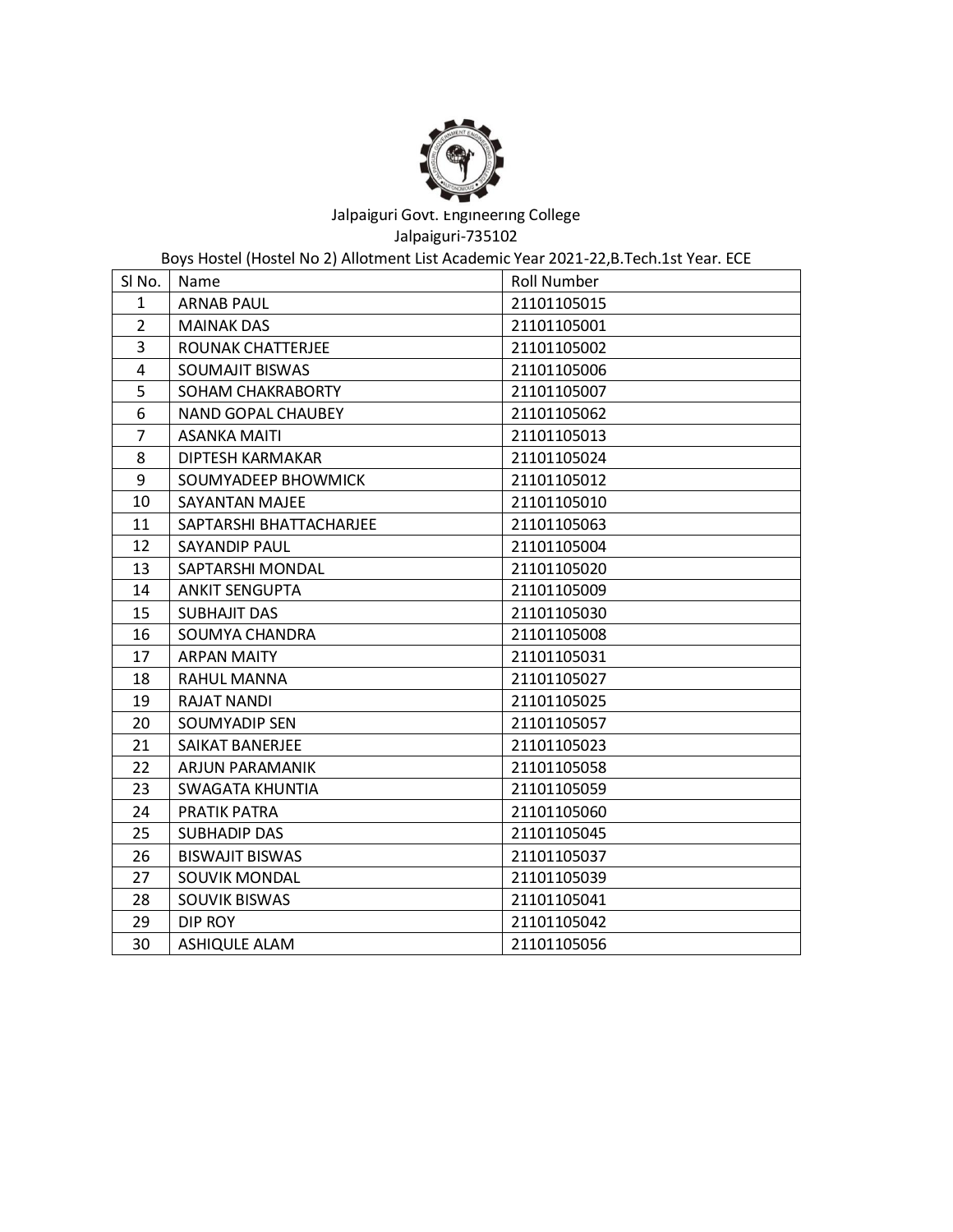

Boys Hostel (**Hostel No: 2**) Allotment List, Academic Year 2021-22, B.Tech.\_EE\_ 1stYear

| SI No.         | Name                     | <b>Roll Number</b> |
|----------------|--------------------------|--------------------|
| 1              | <b>SOYEL AKHTAR</b>      | 21101102006        |
| $\overline{2}$ | SWAGATO BHATTACHARYA     | 21101102030        |
| 3              | <b>SOUNAK RAHA</b>       | 21101102007        |
| 4              | <b>ARKAMITRA GHOSH</b>   | 21101102023        |
| 5              | SHIBANANDA MUKHERJEE     | 21101102005        |
| 6              | NILANJAN BANERJEE        | 21101102024        |
| $\overline{7}$ | <b>ARNAB MUKHERJEE</b>   | 21101102027        |
| 8              | <b>DHIRAJ THAKUR</b>     | 21101102018        |
| 9              | <b>MRINAL MUKHERJEE</b>  | 21101102009        |
| 10             | SOUMYA BISWAS            | 21101102016        |
| 11             | <b>SUJOY KARMAKAR</b>    | 21101102025        |
| 12             | SOUMAVA SAHA             | 21101102017        |
| 13             | SAYANTAN MONDAL          | 21101102014        |
| 14             | APRATIM BANERJEE         | 21101102008        |
| 15             | <b>AVISHEK BHUNIA</b>    | 21101102019        |
| 16             | <b>DIPAYAN SAHA</b>      | 21101102058        |
| 17             | <b>JISHUKRISHNA PAL</b>  | 21101102059        |
| 18             | <b>ABHIRUP RUJ</b>       | 21101102057        |
| 19             | <b>TONAY SEN</b>         | 21101102034        |
| 20             | <b>MOHAMMAD SAKIB</b>    | 21101102056        |
| 21             | <b>INDRANIL MAJI</b>     | 21101102036        |
| 22             | ANUPARNO BHUNIYA         | 21101102043        |
| 23             | RUDRA MANDAL             | 21101102041        |
| 24             | RAJDEEP BARAI            | 21101102035        |
| 25             | <b>SUBHOJYOTI MAITRA</b> | 1014302029         |
| 26             | MIYARAJ LASKAR           | 21101102052        |
| 27             | SAKHAWAT HOSSAIN         | 21101102053        |
| 28             | SOHAM SAHOO              | 21101102029        |
| 29             | MD IFTIKARUDDIN SK       | 21101102051        |
| 30             | SABIK ALEEM              | 21101102055        |
| 31             | RANADIP MUNDA            | 21101102048        |
| 32             | AMARESH HANSDA           | 21101102047        |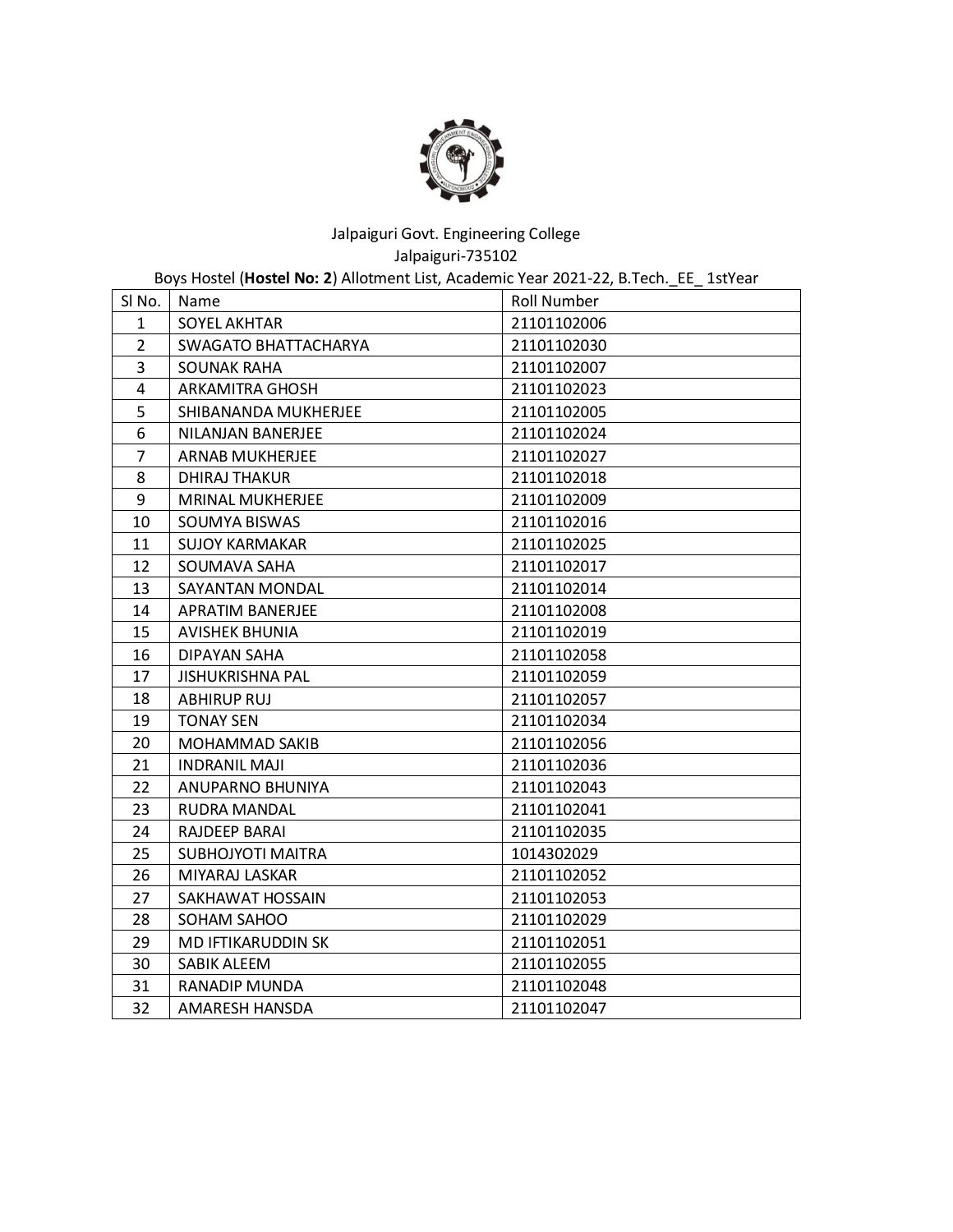

Boys Hostel (**Hostel No: 2**) Allotment List, Academic Year 2021-22, B.Tech. IT\_ 1st Year

| SI No.         | Name                   | <b>Roll Number</b> |
|----------------|------------------------|--------------------|
| $\mathbf{1}$   | <b>HEMANTA DEY</b>     | 21101106029        |
| $\overline{2}$ | DEBNATH PATRA          | 21101106061        |
| 3              | SWAPNANIL DAS          | 21101106001        |
| $\overline{4}$ | <b>SUCIL DEY</b>       | 21101106016        |
| 5              | AAYUSH KUMAR JHA       | 21101106015        |
| 6              | <b>ROHAN GOPE</b>      | 21101106012        |
| $\overline{7}$ | <b>ARIJIT CHAR</b>     | 21101106022        |
| 8              | SOUMYADEEP CHAKRABORTY | 21101106003        |
| 9              | KUSHAL GHOSH           | 21101106030        |
| 10             | SOUMYADIP MANNA        | 21101106062        |
| 11             | SWADESH PAL            | 21101106027        |
| 12             | ROHAN HAIT             | 21101106063        |
| 13             | <b>DIPAYAN KAR</b>     | 21101106010        |
| 14             | ABHISHEK KUMAR YADAV   | 21101106020        |
| 15             | NILANJAN GHOSH         | 21101106007        |
| 16             | <b>ANIRBAN SEN</b>     | 21101106059        |
| 17             | <b>AISHIK PATRA</b>    | 21101106057        |
| 18             | SIDDHARTH BISWAS       | 21101106037        |
| 19             | <b>KESHAB DAS</b>      | 21101106034        |
| 20             | MD TOUFIKZAMAN         | 21101106051        |
| 21             | MUYAZZEM HOSSAIN       | 21101106056        |
| 22             | <b>SK RAJESH</b>       | 21101106054        |
| 23             | <b>TUSHAR DAS</b>      | 21101106036        |
| 24             | DIPAK KIRTANIA         | 21101106044        |
| 25             | <b>BASUDEB ROY</b>     | 21101106043        |
| 26             | <b>SAHIN ALI</b>       | 21101106055        |
| 27             | RANAJIT MALLICK        | 21101106039        |
| 28             | AMAN kumar Gond        | 21101106048        |
| 29             | <b>SAYAK NATH</b>      | 21101106032        |
| 30             | <b>SWADHIN PAUL</b>    | 21101106018        |
| 31             | MD MUKLESUR BISWAS     | 21101161052        |
| 32             | <b>SOWHAM BHUIN</b>    | 21101106017        |
| 33             | PRATYAY ROY            | 21101106025        |
| 34             | RUPAM GHOSH            | 21101106033        |
| 35             | <b>TARUN DALBERA</b>   | 21101106045        |
| 36             | DEBDEEP HEMBRAM        | 21101106049        |